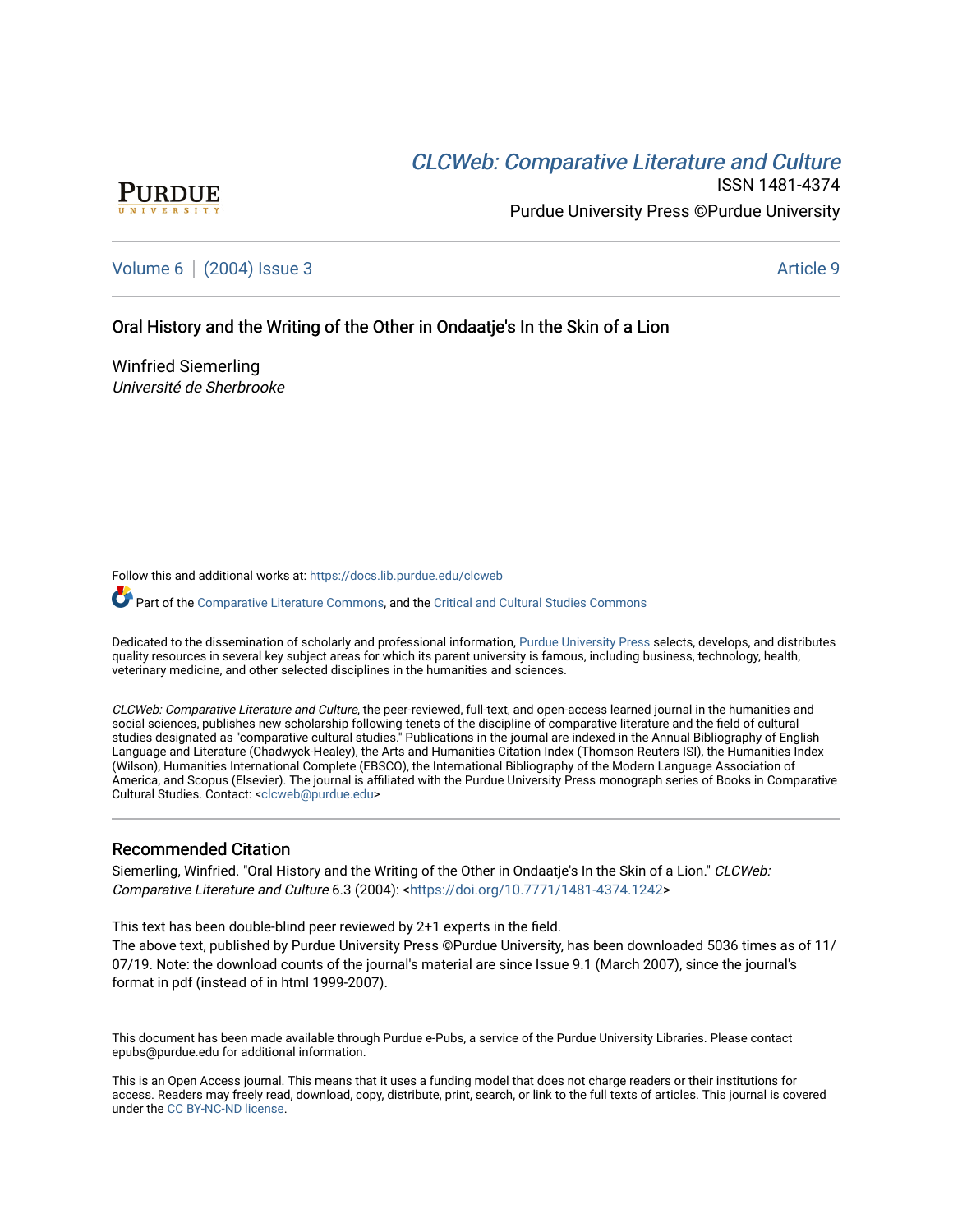## PURDUE

UNIVERSITY PRESS <http://www.thepress.purdue.edu>



ISSN 1481-4374 <http://docs.lib.purdue.edu/clcweb> Purdue University Press ©Purdue University

CLCWeb: Comparative Literature and Culture, the peer-reviewed, full-text, and open-access learned journal in the humanities and social sciences, publishes new scholarship following tenets of the discipline of comparative literature and the field of cultural studies designated as "comparative cultural studies." In addition to the publication of articles, the journal publishes review articles of scholarly books and publishes research material in its Library Series. Publications in the journal are indexed in the Annual Bibliography of English Language and Literature (Chadwyck-Healey), the Arts and Humanities Citation Index (Thomson Reuters ISI), the Humanities Index (Wilson), Humanities International Complete (EBSCO), the International Bibliography of the Modern Langua-ge Association of America, and Scopus (Elsevier). The journal is affiliated with the Purdue University Press monog-raph series of Books in Comparative Cultural Studies. Contact: <clcweb@purdue.edu>

## CLCWeb Volume 6 Issue 3 (September 2004) Article 10 Winfried Siemerling,

"Oral History and the Writing of the Other in Ondaatie's In the Skin of a Lion" <http://docs.lib.purdue.edu/clcweb/vol6/iss3/10>

Contents of CLCWeb: Comparative Literature and Culture 6.3 (2004) Thematic Issue Comparative Cultural Studies and Michael Ondaatje's Writing Edited by Steven Tötösy de Zepetnek

<http://docs.lib.purdue.edu/clcweb/vol6/iss3/>

Abstract: Winfried Siemerling argues in his paper "Oral History and the Writing of the Other in Ondaatje's In the Skin of a Lion" that the simulation of oral narratives in the novel imagines the conveyance of oral histories of immigrant experiences obscured by historiography. The narrative device of simulated orality -- the written text casts itself as the outcome of serial story-telling -- serves here to introduce erstwhile anonymous societal actors as makers of history, and emphasizes the collective production of story and history. Oral narratives emerge dreamlike like light out of darkness in this text; yet light, like writing, creates a problematic visibility whose multiple sources must be acknowledged. A critique of previous writing of history, In the Skin of a Lion "betrays" in both senses of the word history, silence, and darkness -- by imagining necessary possibilities and necessarily omitting others. The interdependence of orality and writing and of darkness and visibility evokes in the novel the romantic valorization of darkness that inverts the classical metaphor of light as purveyor of truth. Yet, this interdependence also critiques orality: articulations of history and the "survival" of events have to cope with the lacunae created by writing and with the hazardous transmissions and temporalities of orality. The title of In the Skin of a Lion evokes the Epic of Gilgamesh intertextually, whose eponymous hero fails to achieve immortality because of his inability of staying awake several nights. Similarly, the oral narratives Patrick Lewis collects and conveys throughout the novel almost remain in darkness when he falls asleep at a critical moment. The "immortality" of these narratives and their silenced subjects is assured only by a listener who later keeps the speaker awake in the night, and the stories alive in a conversation that sees the light of day in a written text and its simulation of oral history.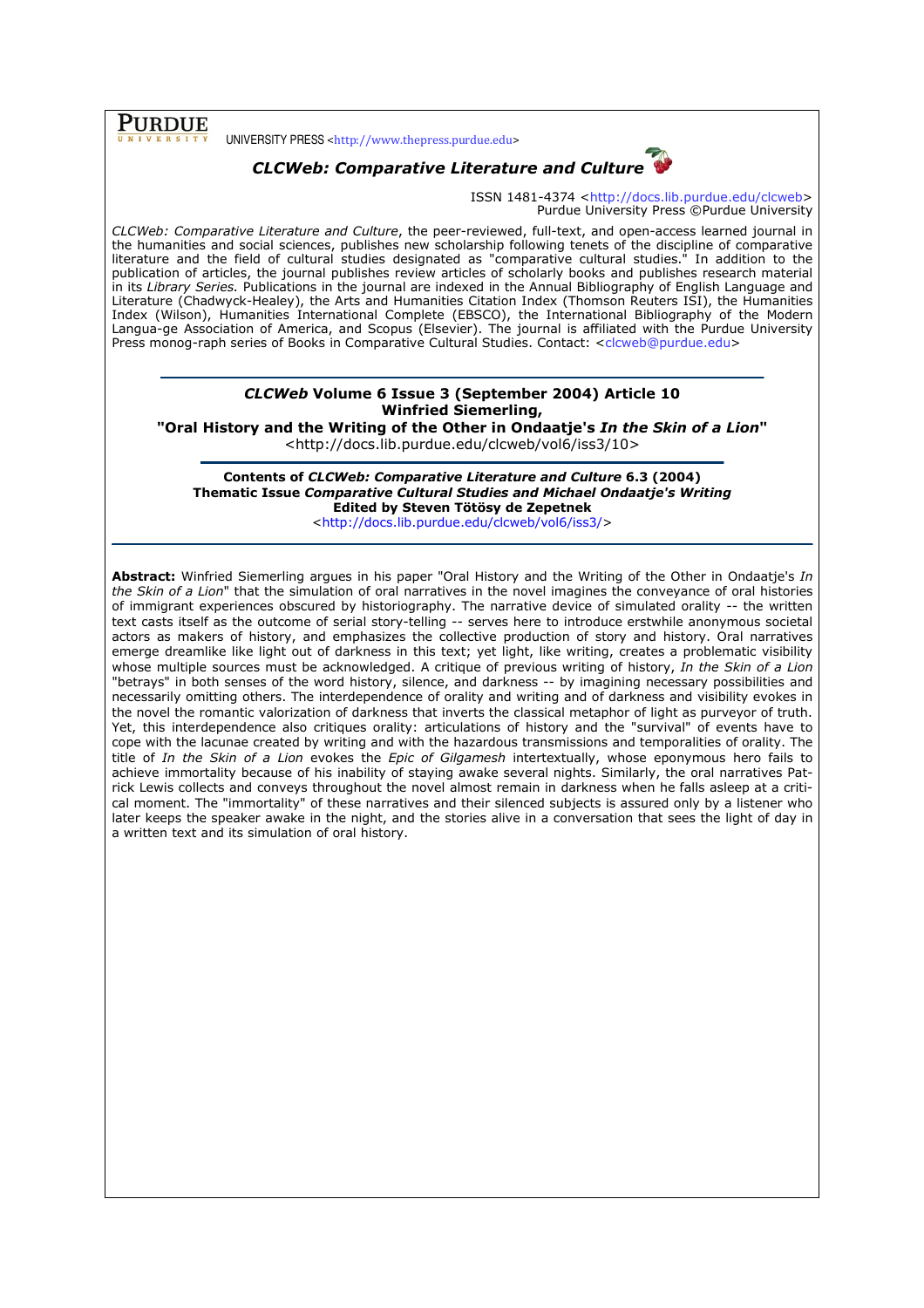Winfried Siemerling, "Oral History and the Writing of the Other in Ondaatje's In the Skin of a Lion" page 2 of 9 CLCWeb: Comparative Literature and Culture 6.3 (2004): <http://docs.lib.purdue.edu/clcweb/vol6/iss3/10>

### Winfried SIEMERLING

### Oral History and the Writing of the Other in Ondaatje's In the Skin of a Lion

In the Skin of a Lion, Michael Ondaatje deciphers and invents the signs of another world coexisting silently with Toronto 's written history and the surface of its present-day reality. The novel defamiliarizes habitual perceptions of Toronto by superimposing a reconstructed and imagined new world. With the non-English-speaking immigrants of Toronto, Ondaatje follows a whole community that crosses boundaries and borders to another reality and a new language. As in so many of Ondaatje's texts, from The Collected Works of Billy the Kid to Anil's Ghost, a searching figure tries to decipher a disappearance. In In the Skin of a Lion, the emergence of the world of the other begins with a moment in the night. The as yet unnamed world of the immigrants that emerges in fragments of oral history, conversations, and passages closely related to dreams, is associated throughout the novel with lights in the night. They are thus perceived in the absence of historical daylight and in the interstices of historically known (and constructed) perception of reality. Ondaatje's stories about Toronto and Ontario in the 1920 and 1930s begin with a short framing vignette that introduces the written text we are about to read in a context of oral speech and story telling: "This is a story a young girl gathers in a car during the early hours of the morning. She listens and asks questions as the vehicle travels through darkness. Outside, the countryside is unbetrayed. The man who is driving could say, 'In that field is a castle,' and it would be possible for her to believe him" (1). Besides alluding to the traditional request for a suspension of disbelief, this passage joins the mode of un-finalized, fantastic possibility with the atmosphere of a conversation during the night. The identity of the two as yet unnamed participants we encounter in this conversation is still shrouded in darkness, like the world outside just before dawn and the story not yet revealed. Light is shed upon the situation as the conversation progresses.

Ondaatje shows time and again an awareness of the authority that usually makes the "evidence" of the visible carry the day, a power, however, that sets his own written text necessarily over against the oral memory culture it brings to light. When the narrative, in an account of its own genesis, both leads and returns to the car drive at the beginning, Ondaatje draws our attention simultaneously to the fact that the visual images of the literary creation and its world have now replaced the initial darkness -- and maybe superseded some of its possibilities. Not only has this potential been filled with stories; we are made aware that our eyes have been "listening," in this light, to the simulation of an oral tale in writing. Writing, of course, is the medium also used by a city historiography that has largely left out and overwritten the stories we have just read. But his last words -- "Lights, he said" -- end the book with a fiat lux in the plural. As the text takes us thus back to the scene at the beginning, we are not only reminded that this "elucidation" has been mediated by the "light beams" of a mobile, composite subjectivity traversing, in conversation and conjecture, a landscape of the possible; we also hear a "pluralized" variation of the biblical phrase that associates creation with the spoken word--a perception of reality that for Hans Blumenberg is typical of the Old Testament, in which "seeing is always predetermined by hearing, questioned or overpowered by it" ("Sehen immer schon durch Hören vorbestimmt, in Frage gestellt oder überboten [ist])" (442; my translation).

The narrator of the initial scene, it will be revealed later in the stories he relates, is Patrick Lewis, who deciphers, with his slowly growing cognizance of other, foreign cultures, a new knowledge of himself. The first encounter between two different worlds is set, like the opening vignette, in the darkness of the early morning hours. Like the first signs of a landscape outside expected to arise out of the night, the lights of a "collection of strangers" (7), of a "strange community" (7), appear in the darkness outside the window of a small boy's room: he "stands at the bedroom window and watches; he can see two or three lanterns" (7). The name and identity of the boy, Patrick, emerge for us gradually, as the world of the other appears for him out of the darkness. When Patrick moves to an immigrant neighborhood in Toronto, where he will eventually catch up with the unknown stories about the world of the loggers he has encountered as a child. Here he also discovers a whole world of the other, outside his familiar boundaries (and for us be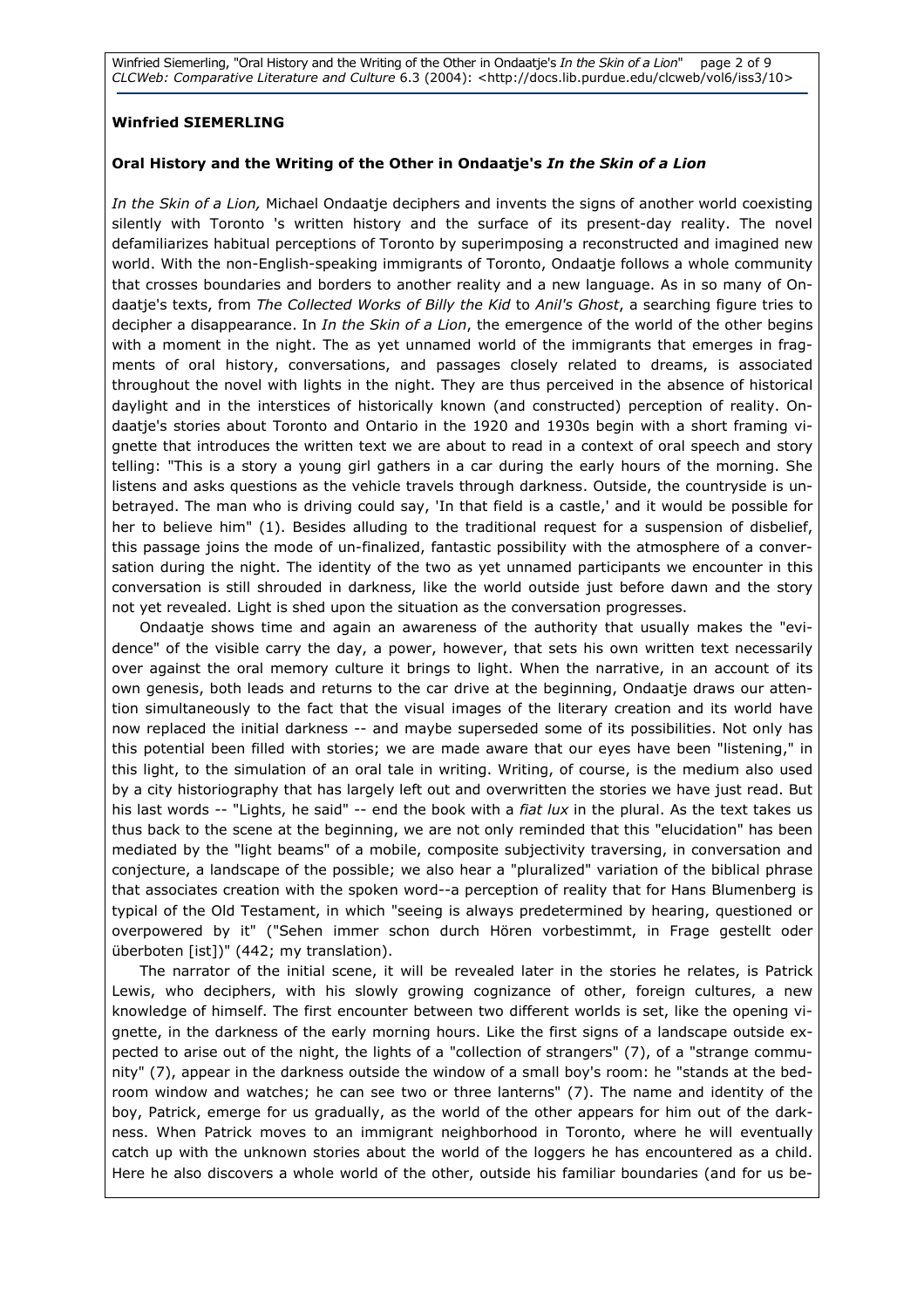Winfried Siemerling, "Oral History and the Writing of the Other in Ondaatje's In the Skin of a Lion" page 3 of 9 CLCWeb: Comparative Literature and Culture 6.3 (2004): <http://docs.lib.purdue.edu/clcweb/vol6/iss3/10>

yond the horizon of a Toronto history written predominantly in English). Most significantly, with the discovery of the (in terms of the English language) silent other, and his journey into a foreign language and culture, Patrick translates himself into a new reality as much as he his transformed by it. Leaving his own past, the "immigrant to the city" (53) is, like the immigrants from abroad, "new even to himself" (54).

When he works in the tunnels under Lake Ontario that are needed for the new waterworks, he moves into the neighborhood of the Macedonians and Bulgarians who are his colleagues, and begins to perceive similarities between the contrasting worlds of self and other. As English-speaking Canadian he becomes the foreign other of the foreigners in his own land, "their alien" (113). Simultaneously he recognizes his own position as an outsider in their image: "The people on the street, the Macedonians and Bulgarians, were his only mirror" (112). His knowledge of these other cultures is limited, however, to a formal awareness of a common experience of alienation. A mediation of horizons begins only with a knowledge that lies, with the foreign language, un-elucidated in the dark, beyond the compass of immediate visibility. This lack of words pertains also to our own, present-day knowledge of the historical reality Patrick is shown to enter. The section of In the Skin of a Lion that introduces us to Patrick's work in the tunnels, " Palace of Purification," begins with the taking of a photograph, an act of transcription that imposes an eerie silence on the scene: "For a moment, while the film receives the image, everything is still, the other tunnel workers silent" (105). Ondaatje's description of these photographs invites our ears synaesthetically, again, to hear another word and world underneath the written "white lye" that indicates the site of the actual work -- also in a different, double sense a work yet to be done: "In those photographs moisture in the tunnels appears white. There is a foreman's white shirt, there is white lye daubed onto rock to be dynamited. And all else is labour and darkness. Ashgrey faces. An unfinished world. The men work in the equivalent of the fallout of a candle" (111). Again, a small bright light is evoked as the illumination of a potential world that is "unfinished," and has not yet come to light. The darkness of labor, the dynamite to be blasted, and the workers silenced at the moment the picture is taken, are without sound or language in these pictures that give us an "unfinished" portrait of the reality they seek -- or pretend -- to convey. The code we need to decipher these scenes is absent. This potential process from silence into language is a journey similar to the one Patrick begins when we see him trying to understand the foreign world around him. At first, he is confronted with a lack of known words, with an exotic language, and with pictures separated from language and explanation. His first "breakthrough" (112) comes with his first word in the foreign language, the Macedonian word for "iguana" (an animal he has received from his and Ambrose Small's lover Clara, who thus provides him indirectly, not with a key to find the disappeared impresario, but with a lead for another kind of discovery). After the first word is found, a whole group of Macedonians "then circled him trying desperately to leap over the code of language between them" (113).

In a similar way, Patrick faces a silent picture without a code when he tries, later, to decipher the life of Clara's friend Alice. The old newspaper picture of construction workers at the Bloor Street Viaduct, which he is shown by Clara's daughter, Hana, has been separated from its caption. The windows of the library where Patrick hopes to find more information, "let in oceans of light" (143); but in this light only the written knowledge is visible that has been captured by the English language, and by the perspective of those who used it in this case: "The articles and illustrations he found in the Riverdale Library depicted every detail about the soil, the wood, the weight of concrete, everything but information on those who actually built the bridge" (145). When Patrick is finally able to find the missing caption, the written language provides him with a date, and with the name of his Macedonian acquaintance, Nicholas Temelcoff. The texture behind these bare outlines of history, however, is woven only out of Temelcoff's memory and narrations when Patrick shows him the picture. Although these stories have potentially existed, they have remained in the dark. But not only for Patrick do they begin to come to light; for Temelcoff himself they have been uncreated: "Nicholas Temelcoff never looks back.... Patrick's gift, that arrow into the past, shows him the wealth in himself, how he has been sewn into history. Now he will begin to tell stories" (149). These stories will turn out to be some of those related by (an as yet unnamed) Patrick dur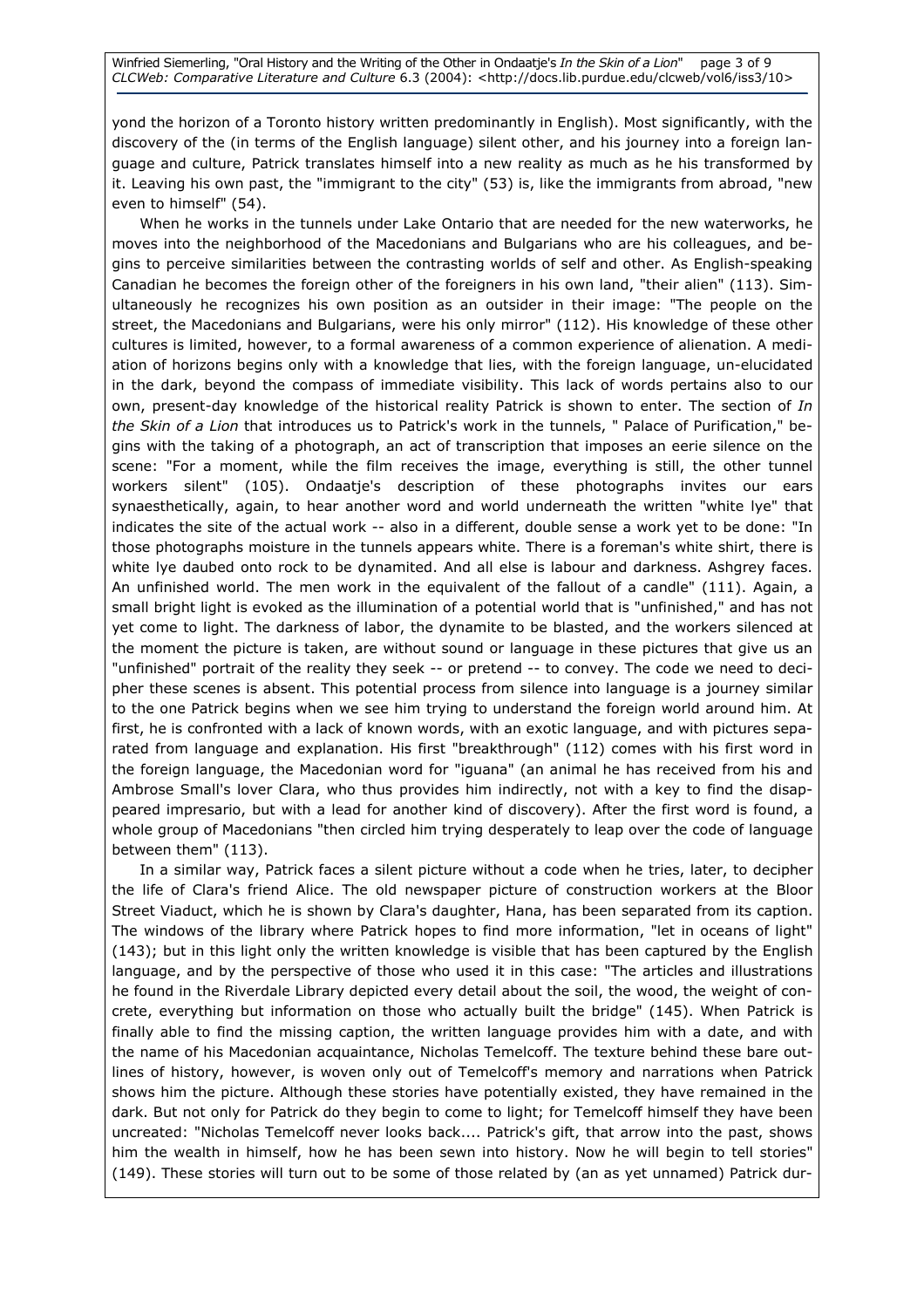Winfried Siemerling, "Oral History and the Writing of the Other in Ondaatje's In the Skin of a Lion" page 4 of 9 CLCWeb: Comparative Literature and Culture 6.3 (2004): <http://docs.lib.purdue.edu/clcweb/vol6/iss3/10>

ing the opening car ride -- and superimpose two speakers. The simulated oral mode will thus be retroactively marked at least by a double accent, since we now know that Patrick's narration is inhabited by Temelcoff's voice. The character of Nicholas Temelcoff is based on the Macedonian immigrant by the same name (who died on Sept. 12, 1988 in Toronto), and in particular on the research and the interviews with Temelcoff by the historian Lillian Petroff. The historiographic invisibility, up to that point, of the Macedonian immigrant community in Canada begins with their immigration records; these reflect, however, only the passport definitions that listed Macedonians as Turks, Greeks, Bulgarians, or Serbians (Petroff 10-11). These immigrants shunned visibility in official written documentation by their own informed choice: "Used to avoiding Turkish authorities, Macedonians tried to evade Canadian officialdom as well... As in the old country, Macedonians risked official non-existence in North America " (Petroff 11).

In the new country, this culture is characterized by an unequal distribution of languages. As Robert Harney points out in his introduction to the volume Gathering Place: Peoples and Neighbourhoods of Toronto, 1834-1945, ethnic group identity is often expressed at home in the familiar language of the old country, and barely surfaces in the English language, which dominates the professional lives of the immigrants outside their community in the city. This situation is one of the reasons responsible for the fact that certain group realities remain silent potentials in Toronto 's multi-layered city history. With a quotation from Italo Calvino's Invisible Cities, Harney opens an attack upon a form of city history that reinforces this tendency by emphasizing British immigration, reducing a multiplicity of group-specific perceptions of the city to monochromatic history: "Beware of saying to them that sometimes different cities follow one another on the same site with the same name, born and dying without knowing one another, without communication among themselves" (Calvino qtd. in Harney 1-2). Referring to Clifford Geertz's notion of thinking as a profoundly public activity that takes place in markets, squares, and courtyards, Harney shows that these forms of public life still survive inside ethnic groups; the city as a whole, however, has not functioned as a communicative space--as that "Gathering Place" which the city's Native name refers to. Harney therefore suggests Toronto history rely more on oral history and its methodology. Petroff understands her own work in this sense, as an inner history of Macedonian immigration, as "creation of oral history, of an understanding of the 'memory culture' of Macedonian Canadians" (Petroff 10). But this elucidation, this coming to light of oral culture is of interest for Ondaatje also because of its implicit original disappearance, the inherent transformation exemplifying the possible and the unknown in motion. The first images we "see" of Temelcoff in the text (who is, again, as yet unnamed) are thus set, like the initial vignette and the first images of Patrick and the group of strangers, in the darkness of the early morning. The "faint light of the speedometer" in the moving vehicle at the beginning, however, has been transformed, by now, into a fire--and the landscape outside has become Toronto: "A truck carries fire at five A.M. through central Toronto.... Aboard the flatbed three men stare into passing darkness... But for now all that is visible is the fire on the flatbed" (25). As the number of people increases to "twenty, crowded and silent" (25) (like the "strange community" Patrick has witnessed earlier), "the light begins to come out of the earth. They see their hands, the texture on a coat" (25). These strangers appear, for us as for themselves, out of the darkness like the bridge they build, which "goes up in a dream" (26). Eventually, they will take over the bridge--which grows in the void of the valley like Ondaatje's fiction in an unwritten space -- with their flickering lights in the middle of the night: "The previous midnight the workers had arrived and brushed away officials who guarded the bridge... moved with their own flickering lights -- their candles for the bridge dead -- like a wave of civilization, a net of summer insects over the valley" (27). Ondaatje's Temelcoff, like the unnamed workers moving on the truck in darkness, appears initially to himself invisible and silent after having crossed the border, after having left behind his old language and the old images of himself: "He never realizes how often he is watched by others. He has no clue that his gestures are extreme. He has no portrait of himself.... As with sight, because Nicholas does not listen to most conversations around him, he assumes no one hears him" (42-43).

Temelcoff's invisibility in the pictures of the bridge is "seen," in In the Skin of a Lion, as part of a potential in which humanity extends itself beyond given reality. John Berger, in his essay "The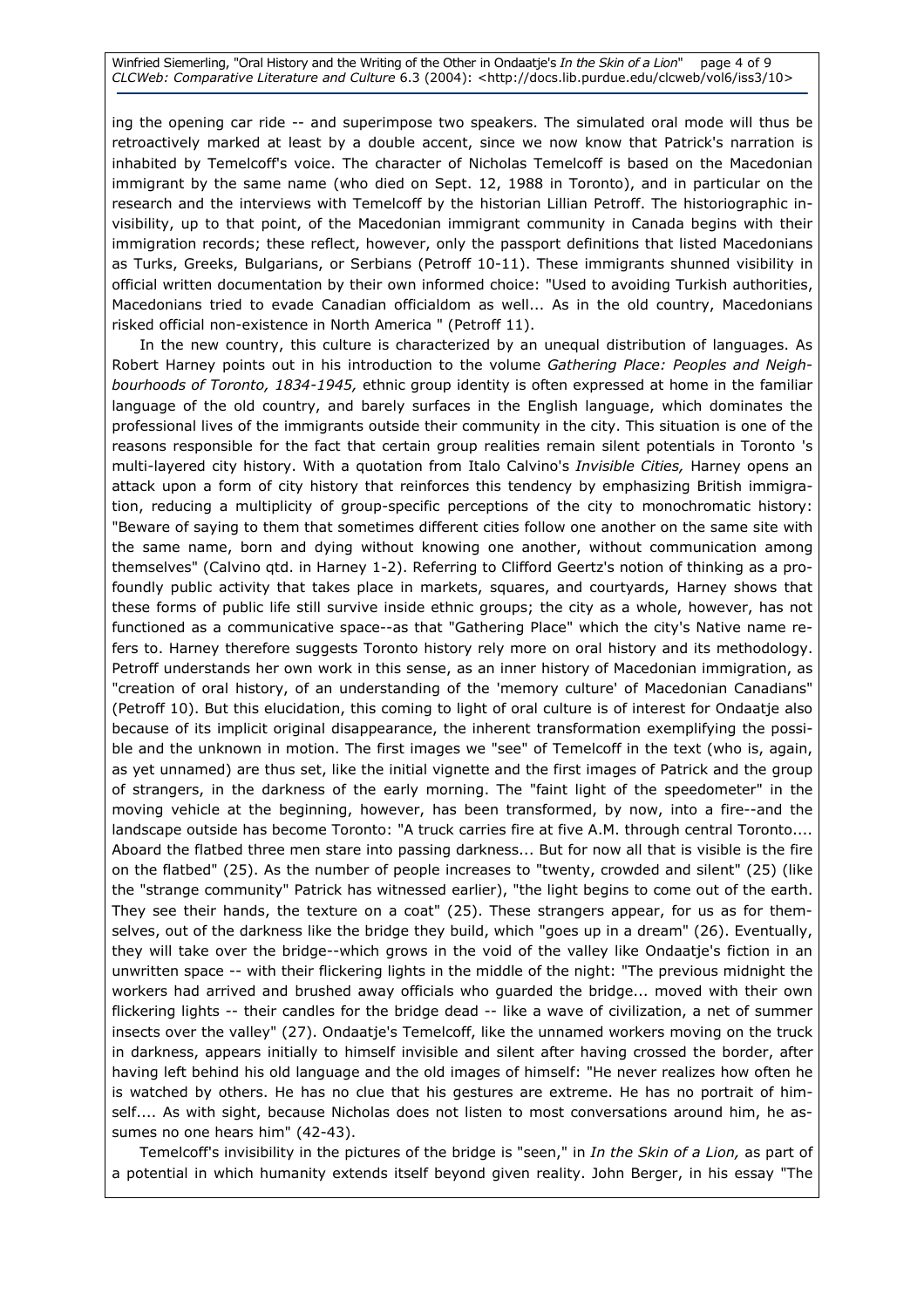Winfried Siemerling, "Oral History and the Writing of the Other in Ondaatje's In the Skin of a Lion" page 5 of 9 CLCWeb: Comparative Literature and Culture 6.3 (2004): <http://docs.lib.purdue.edu/clcweb/vol6/iss3/10>

Moment of Cubism" -- evoked discreetly in the novel (34) -- describes an artistic confidence similarly in new constructions as part of a historical moment in which the relationship between human possibilities and reality changed (see 34). In the years 1907-14 (the period prior to construction of the Toronto bridge), Berger sees human productivity transcend its old limits by means of new techniques and materials, through steel, electricity, radio, and film. A certain secularization is completed: "But now man was able to extend himself indefinitely beyond the immediate: he took over the territory in space and time where God had been presumed to exist" (7). Berger finds this changed relationship between human being and reality in cubism as well (15); beyond the imitation of visible reality, but also beyond Romantic emphasis on subjective experience, cubism thinks subjective experience as part of, and continuous with, perceived reality (20-21). Berger ascribes the intimation of a new world to these pictures that model perception itself, and force the imagination of the observer to search and to test possibilities. Cubism, for Berger, is prophetic (9). To Ondaatje's commissioner Roland Harris, the progress of the bridge occurs, by night, like the prophecy of a Toronto that is invisible as yet. The bridge by night that exists half-real, half-imagined by the eyes that see in the darkness of the night, disappears beyond the edge of the valley, and transcends Toronto's visible image by day. This extending and prophetic vision is significantly compared with oral forms of language that construct other worlds in excess of given reality -- rumors and tall tales: "For Harris the night allowed scope. Night removed the limitations of detail and concentrated on form. … before the real city could be seen it had to be imagined, the way rumours and tall tales were a kind of charting" (29). Nicholas Temelcoff goes in Ondaatje's novel even beyond this human-made structure pointing into the void. With the other workers he disappears time and again- although held by ropes--"over the edge of the bridge into the night" (30). When Ondaatje refers to Temelcoff, who floats invisibly between the two sides of the valley as he lives between languages, as a "spinner" linking everyone, he alludes, with the archaic meaning of the word, to the spider web as one of his preferred textual metaphors; but the word "spinner" evokes also a "teller of the yarn." With the character of Temelcoff, who appears to us mediated by several instances, Ondaatje offers also an image of language that exceeds reality, and proceeds from the gaps of a historical discourse seeking strictly factual representation. Similar to Temelcoff's life between the old and the new continent and their languages, and between the two ends of the bridge opening out into the empty valley, Ondaatje's novel grows in the gaps of the transcribed interviews with the historical Nicholas Temelcoff. Although the work on the bridge is mentioned here, we learn next to nothing about the daily work experience (see Petroff 143; Temelcoff 6-8).

With Temelcoff's emergence in the new language simultaneously, the new emerges in Ondaatje's language, an otherness beyond the factual knowledge asserted by recorded history. Like the workers who climb -- secured by ropes and anchored in historical truth -- day after day "over the edge of the bridge into the night" (30), the novel advances in its telling of history; but, in a parallel formulation that recalls and contrasts with this secured advance, the story steps beyond that limit. A nun falls "off the edge of the bridge. She disappeared into the night ... into the long depth of air which held nothing" (31). This fall and disappearance into the undefined darkness of the night opens here the possibility of a metamorphosis, and offers the space for an untold story (not dissimilar to the "vehicle" that "travels through darkness" at the beginning). The fall of the nun is caught by a secularized *deus ex machina*, the stranger, the other, Nicholas Temelcoff. As so often in Ondaatje's texts, both participants in this encounter transcend the demarcations of their former spaces. On the one hand, after this meeting of historically certified figure with the purely fictional one, the nun will change her name and her life, translating religious aspirations into secular hope; on the other hand, Temelcoff's speech begins, in a conversation with the as-yet nameless nun, to mix the accents and words of the old language with those of the new: "He talked on, slipping into phrases from the radio songs which is how he learned his words and pronunciations" (37). Similar to Patrick's entrance into a double-voiced reality both in his discovery of Macedonian words, and in his telling of the stories of himself and others in the middle of the night, Temelcoff reveals himself, on the dividing line between wake and sleep, in a double language: "He talked about himself, tired, unaware his voice split now into two languages" (37-38).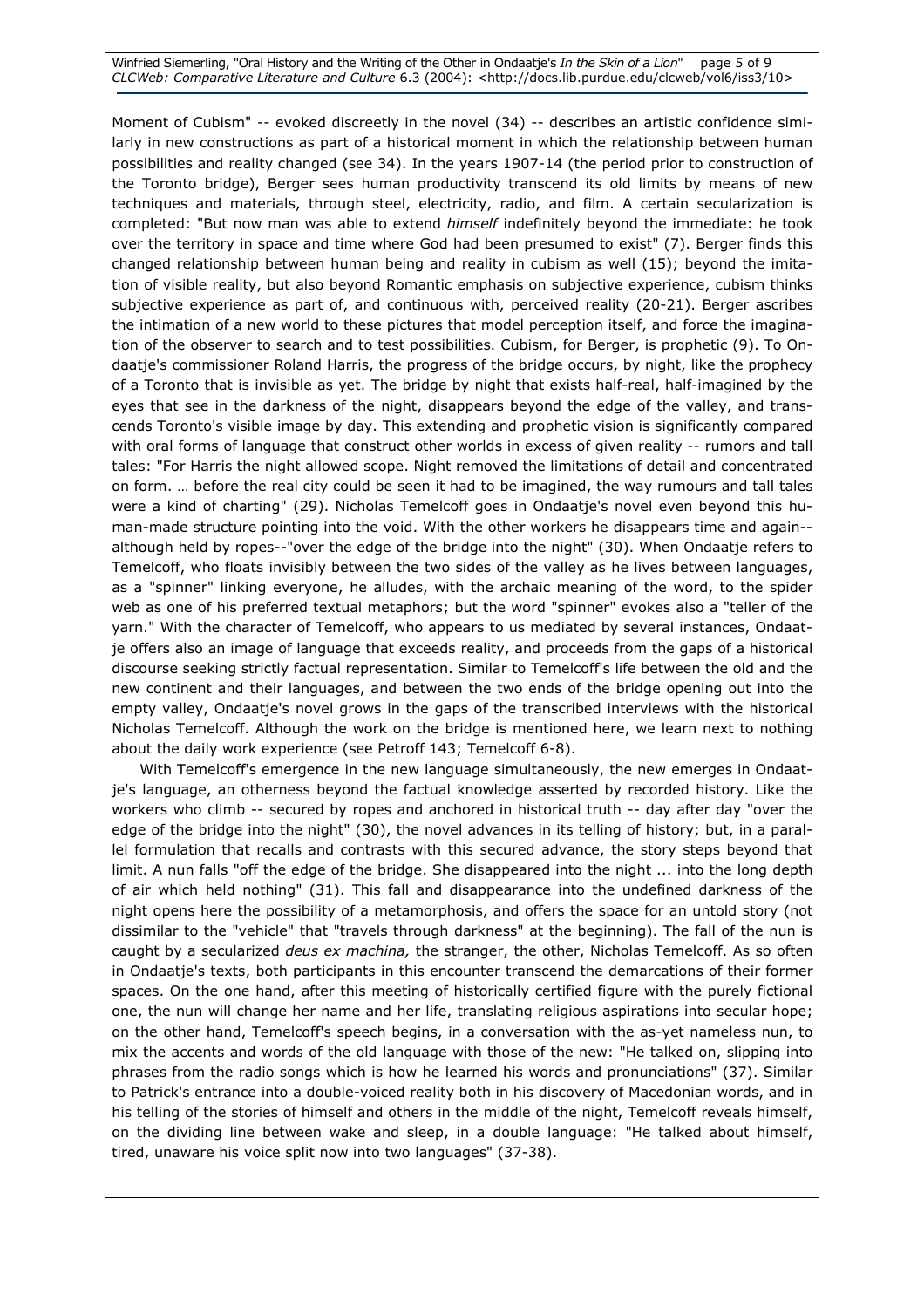Winfried Siemerling, "Oral History and the Writing of the Other in Ondaatje's In the Skin of a Lion" page 6 of 9 CLCWeb: Comparative Literature and Culture 6.3 (2004): <http://docs.lib.purdue.edu/clcweb/vol6/iss3/10>

Ondaatje draws -- so often in some of his most fascinating passages -- on the materiality of signs to stage the encounter of different languages and realities. Whereas the technical medium of the radio and thus the ear and the spoken voice function here already as a catalyst in the orchestration of realities, of languages, and of voices that are alien to each other, the eye will have to wait, significantly, for the "talkies" to "lighten" -- to ease and bring light to -- the immigrants' experience: "The event that will lighten the way for immigration in North America is the talking picture" (43). The silent movie is associated with the voiceless darkness and grotesque of a nightmare: "These comedies are nightmares. The audience emits horrified laughter as Chaplin, blindfolded, roller skates near the edge of the un-balconied mezzanine. No one shouts to warn him. He cannot talk or listen. North America is still without language, gestures and work and bloodlines are the only currency" (43). Ondaatje tells us about immigrants who learn English by parroting actors in the theatre, destroying the punch lines with their multiple echo. Slow ballads and blues, rich with repetition, accommodate the newcomers as well. "Sojourners walked out of their accent into regional American voices" (47), Ondaatje writes, letting Temelcoff alter himself in the modulations of the jazz singer Fats Waller: "His emphasis on usually unnoticed syllables and the throwaway lines made him seem high-strung or dangerously anti-social or too loving" (47). But the acquisition of the foreign language by immigrants does not guarantee their visibility in the written history of the host culture. With the interwoven story of the searcher and narrator Patrick, who himself accepts the status of a stranger in the world of the immigrant strangers, Ondaatje's novel listens to this historical silence and "renders" unrecorded history in written, often necessarily fictional words. Patrick intervenes in a puppet play that stages, as a pantomime and *mise en abyme*, the immigrants' silent life in the English language of the city during an illegal meeting of workers at the waterworks, an "illegal gathering of various nationalities" where "many languages were being spoken" (115; see Lemon 53). Patrick's interruption of this pantomime enacting silent history will have been, at the end of the novel, one of his first steps as a mediator and eventually narrator of that silence. The play's main figure, whose silent gesture of despair he ends, has emerged from the play as human being among silent puppets. She turns out to be Alice Gull, who is later revealed as the "flying" nun. If the nun has not spoken in the earlier scenes (silently added to the historical record of the bridge), she now gains a voice in the novel's story, in the fictional version of history. While Patrick has ended her silent play within the novel, she will end his silent role in the story.

When Patrick reflects on his own outsidedness, on the fact that he "has clung like moss to strangers, to the nooks and fissures of their situations" (156), unable ever to have "been the hero of one of these stories" (157), he remembers Alice's description of a play in which the power of language is handed on among several heroines: "After half an hour the powerful matriarch removed her large coat from which animal pelts dangled and she passed it, along with her strength, to one of the minor characters. In this way even a silent daughter could put on the cloak and be able to break through her chrysalis into language. Each person had their moment when they assumed the skins of wild animals, when they took responsibility for the story" (157). The passage evokes the novel's title and its first epigraph, taken from the *Epic of Gilgamesh:* "I will let my hair grow long for your sake, and I will wander through the wilderness in the skin of a lion." (93) In the epos -- the story of a double -- Gilgamesh abandons his way of life after the death of his friend Enkidu, with whom he has transgressed the laws and the boundaries determined by the gods, in order to immortalize his name. He leaves his city and his friends in order to learn the secret of immortality from Utnapishtim, to whom eternal life has been given by the gods. But after a long journey through darkness, and over the waters of death, he cannot pass Utnapishtim's test: he cannot vanquish deathlike sleep for six days and seven nights. Patrick's friend Alice dies, not because she is punished by the gods like Enkidu, but through the more modern violence of a time bomb, meant to transgress the order of the city. Like Gilgamesh, Patrick leaves the city after the death of his friend. Burning down a resort hotel of the rich, he adopts the pose of a violent anarchist (Joseph Conrad's The Secret Agent might be one of the intertexts here), both to take revenge on those Alice has taught him to oppose, and to transcend the limits of his former life (as Temelcoff and Alice have done before him). After his return from prison, Patrick aims more pre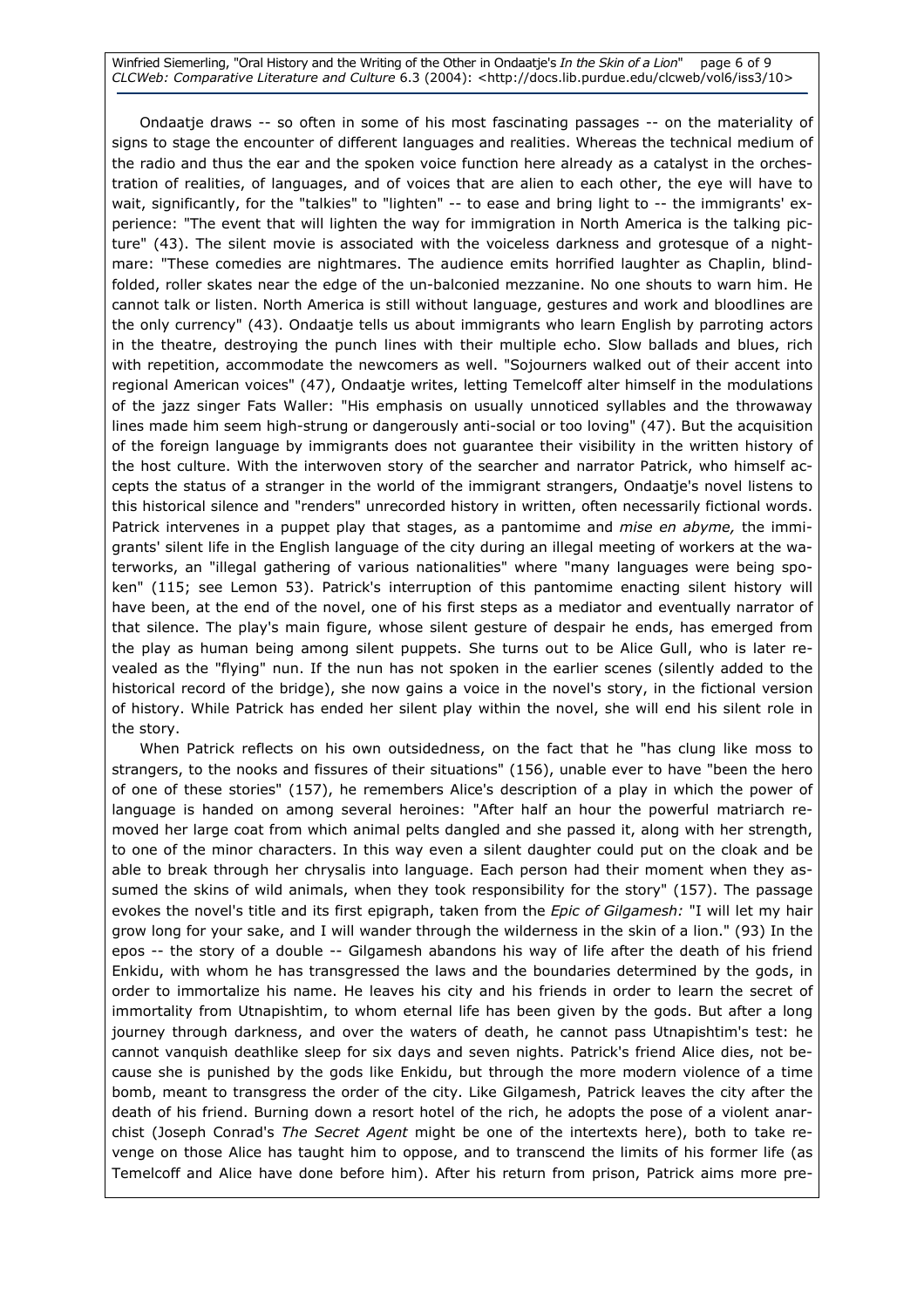Winfried Siemerling, "Oral History and the Writing of the Other in Ondaatje's In the Skin of a Lion" page 7 of 9 CLCWeb: Comparative Literature and Culture 6.3 (2004): <http://docs.lib.purdue.edu/clcweb/vol6/iss3/10>

cisely at the demarcation line between the anonymous dead of history, and those who are granted immortality by its "monuments." He enters the waterworks through its intake pipe, after having made himself invisible with the help of Caravaggio -- a thief who routinely transgresses the boundaries of buildings, and has eluded the confinement of Kingston Prison by letting himself be painted into the roof (Blumenberg mentions Caravaggio together with Rembrandt as one of the first painters who used light as a localized factor, rather than letting a homogeneous light guarantee an evenly accented scene [446]; see also Sarris).

The anti-climactic scene in which Patrick, after having crossed the dark Lake Ontario as Gilgamesh had traversed darkness and the waters of death, faces the city commissioner Harris at night inside the water works, takes on rich signification with the intertextual references to the epos. By entering the waterworks, Patrick has most certainly not "successfully overcome the danger of being obliterated by official histories" (Gamlin 69). His encounter and dialogue with Harris pose the question of death and survival, practically at this decisive moment of the novel, and symbolically with respect to historically recorded reality. Threatening to destroy the building that today still immortalizes Harris' name, Patrick demands to know how many suffered death in the construction of the building. "No record was kept" (236), Harris answers. Patrick now asks Harris (who has survived in the light of written history), to turn off the light, and face him in his -- Patrick's -- world of darkness. But Harris reveals himself as a visionary dreamer who can see potential worlds beyond the visible realities of daylight. His visions of the city that came to him in dreams, he tells Patrick, often turned out to be possibilities the city had dismissed. Such a possibility, Patrick is being told, is he himself: "These were real places. They could have existed. I mean the Bloor Street Viaduct and this building here are just a hint of what could have been done here. You must realize you are like these places, Patrick" (237-38). Patrick does not accede to historical immortality by blowing up the water works, in this fictionalized version of Toronto 's history. In a surprising turn of events, Patrick falls asleep while telling the story of Alice 's death; we hear its end as part of a dream. While this solution hardly corresponds to the climactic expectations connected with the realistic novel, it is clearly motivated by the mythic theme of vanquishing sleep and death, a theme the novel transposes from the epos to the realities of historiography. In the early light of day, Harris wins over Patrick, and with him the written history we know. Like Gilgamesh, Patrick does not pass the test of conquering sleep. To take the skin of a lion, and accede to the language of historically recorded reality, remains a story between possibility and dream. This status between an uncertain power and prophecy distinguishes as well the narrative of an earlier stage in Gilgamesh's journey, which Ondaatje now quotes: "[Harris] stood over Patrick. 'He lay down to sleep, until he was woken from out of a dream. He saw lions around him glorying in life; then he took his axe in his hand, he drew his sword from his belt, and he fell upon them like an arrow from the string" (242; The Epic of Gilgamesh 94).

Patrick is not awakened here from out of his dream. Only in Ondaatje's novel, the historical possibility (and probability) of another history of Toronto comes to life, and with it a multi-faceted mural of the city that its dominant historiography has left in the dark. Ondaatje's writing distinguishes itself from this form of visible knowledge by appealing to an oral history that again and again finds its beginnings, in In the Skin of a Lion, as a tale about and of the other told in darkness. Like the bridge, Ondaatje's fictive oral stories are imagined in a night that, for Harris, "removed the limitations of detail and concentrated on form" (29). And thus Patrick, who loses his reality with the beginning of daylight in the water works, is awakened and remains awake when he tells his tale--unleashing his "arrow into the past" -- during the car ride at night when the novel returns to its beginning. But Patrick's tale has come about, in retrospect, as a structure in which many perspectives intersect. His narrative during the car ride is possible because, in this case, he is kept awake by Hana, the listener. "She stays awake to keep him company," we read at the beginning. At the end we learn, furthermore, that she has woken Patrick from his sleep (243), and made him talk by her questions -- just as Patrick, earlier, has motivated Temelcoff to tell his stories. As we come to attribute certain passages in retrospect to both Temelcoff's and Patrick's discovered power of language, at the end the frame narrative similarly identifies, and thus overdetermines, the written novel we have read with the oral story being told at the beginning.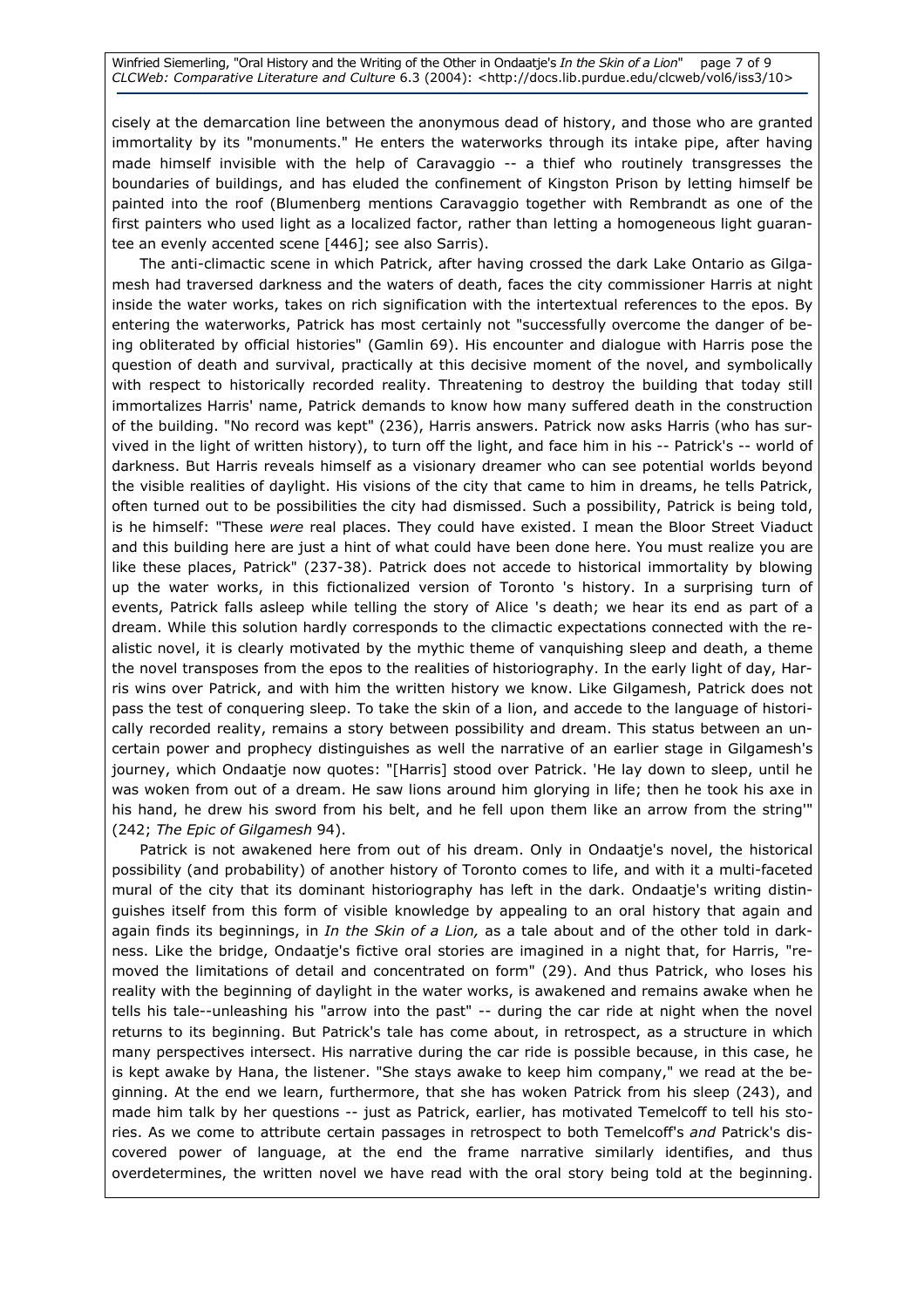Winfried Siemerling, "Oral History and the Writing of the Other in Ondaatje's In the Skin of a Lion" page 8 of 9 CLCWeb: Comparative Literature and Culture 6.3 (2004): <http://docs.lib.purdue.edu/clcweb/vol6/iss3/10>

And now, we learn also that Hana, the listener, has been sitting in "the driver's seat" (244) part of the way, and has "gathered" the slowly "betrayed," imagined landscape of the narrative from her own perspective, "adapting the rearview mirror to her height" (244). Throughout the novel, the searcher Patrick, who has set out to find the disappeared, wealthy Ambrose Small, ends up finding the perspectives of "ex-centrics" (Hutcheon 94) that history has neglected: besides the story of Nicholas Temelcoff, those of ethnic minority immigrants, and those of women.

These multiple possible perspectives and points of view often create an oscillating, hologrammatic simultaneity of different possible assumptions for the reader -- concerning the identity of the speaker of a passage, of its point in time, and of its status with respect to reality (both in the novel and in historical reality). The novel uses, for instance, a non-linear structure in which chronologically later events of the plot are presented (frequently as memory from an even later point in time) prior to earlier events -- he most extreme case being the final car scene presented at the beginning. Similarly, a prolepsis indirectly "announces" Alice 's end as memory (147- 48), long before the details of her death are finally revealed in Patrick's dream. Furthermore, this very dream and Patrick's adventure in the waterworks are framed by a chronologically later episode, in which Patrick lies down to sleep (219, 243). The sentence, "He felt his clothes wet with the sweat of sleep" (243), recalls the water imagery of Patrick's journey through the lake on the previous pages; only his actually broken arm seems to balance the possibility that his encounter with Harris might have occurred in a dream. Similarly, Patrick wakes up wounded after his earlier encounter with Ambrose Small. Yet as if in a dream, Small "doesn't move as Patrick steps up to him and cuts him at the shoulder" (95). A few lines later, the text continues: "When Patrick woke" (95). After one of several dreams Patrick has earlier about Small, he is directly asked by Clara: "I said, were you dreaming?" -- and answers: "I don't know. Why?" (68). These interconnected temporal and "ontological" oscillations remind us both of the double possible modes of dream and manuscript that Ondaatje discerns in One Hundred Years of Solitude (Ondaatje, "García Márquez" 31), which for him " is a dream, an instant" (29), and of the double time structure he observes in García Márquez's book: "About halfway through the book you begin to feel that while you are still moving forward to the end you are simultaneously moving from midpoint to the beginning. Your consciousness is sliding both ways. Time has been shattered by Melquíades' experiments to overcome death" (Ondaatje, "García Márquez" 30). He continues: "We have been reading the manuscript of Melquíades or witnessing the dream of the first Buendía" (31). Already in the opening pages, Patrick is referred to as the "boy who witnesses this procession [of strangers in the darkness], and who even dreams about it" (8).

The juxtapositions and mutual framings of moments perceived normally as isolated in time, or by the separations among dream, possibility, and reality, emphasize the simultaneity of different historical and subjectively accessible spaces and times in the novel. Ondaatje answers thus John Berger's call that serves as his second epigraph: "Never again will a single story be told as though it were the only one." In the Skin of a Lion interprets effectively some of the possible implications of this manifesto by interweaving different planes of reality and time, thus opening the space for another dimension that coexists with the realities of Toronto and Ontario that we may be aware of. Worlds meet in a fluid choreography of possibility and actuality, dream and prophecy, versions of the past, of the present, and possibly of the future. This openness towards the space of the other, however, is accompanied by a self-reflexive awareness of mediality on the part of the writing self, which both discovers and opens itself to the silences, and the oral history, of the other. On the one hand, oral history plays a very conspicuous role in In the Skin of a Lion (as in Ondaatje's two previous works of fiction), and Ondaatje may well be seen among those novelists who -- "despite themselves," as Hutcheon has suspected -- "are McLuhan's true spiritual heirs" (52). On the other hand, Ondaatje thematizes writing also very explicitly as an act of self-discovery. We see the thief Caravaggio, for instance, who "was invisible to all around him" (199) and "had never witnessed someone writing before," stand outside a window and observe a woman write, "trying to discover what she was or what she was capable of making" (198). In this scene, the figure in the darkness outside begins to intermingle liminally with the room in which the written self is created - but the stranger at the window remains unnamed himself: "He was anonymous" (199).